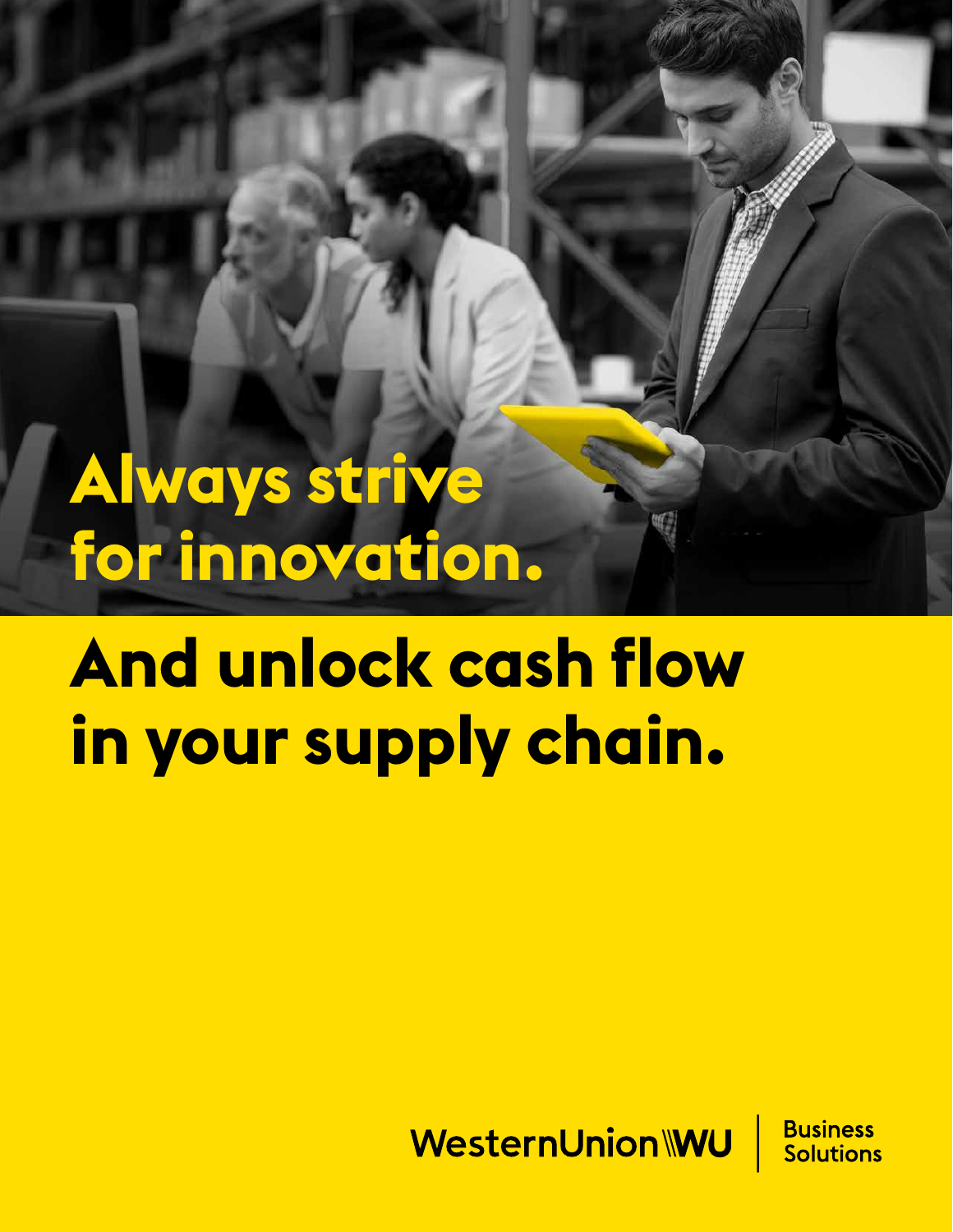## **Contents**

| Not just a cost of doing business                               |  |
|-----------------------------------------------------------------|--|
| Are there foreign exchange variables<br>in your business cycle? |  |
| 3 factors to unlock your cash flow                              |  |
| What if currencies move in my favor?                            |  |
| Make capital work for your supply chain                         |  |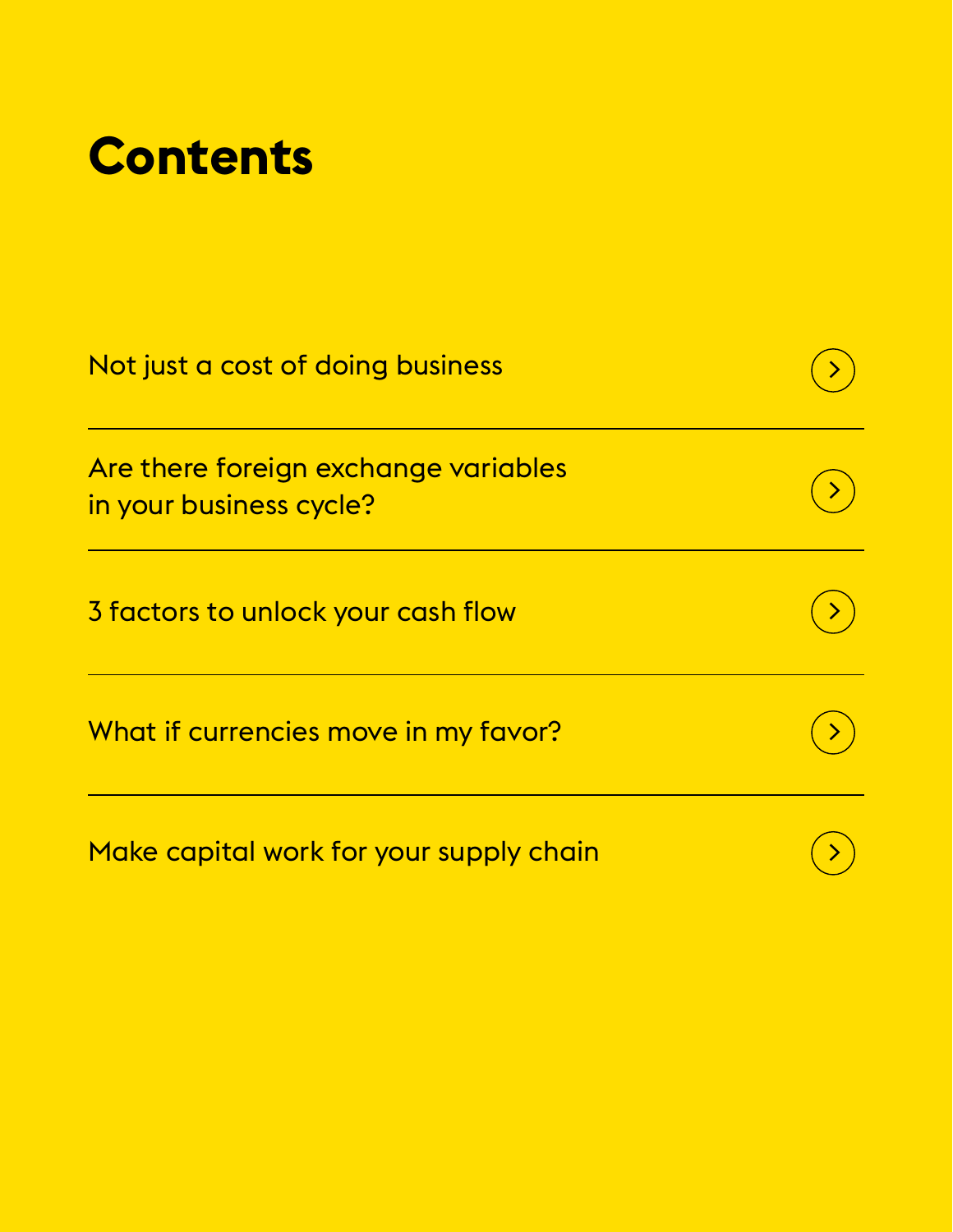<span id="page-2-0"></span>

## **Not just a cost of doing business**

International business provides both opportunities and challenges for an organization. Importing and exporting allow a business to enhance its revenue stream and this can present several challenges including supply chains, expenses and resources.

Most businesses will concentrate on production effectiveness to ensure they profitably deliver on commitments. They will focus on activities such as production scheduling, product pricing, management of overtime, and ensuring prompt payment from clients.

Many companies overlook the impact of currency fluctuation on profitability and cash flow, or simply accept it as a cost of doing business.

During a typical 90-day fulfillment cycle numerous economic, social and political factors can influence currency markets. You may find that despite effective delivery on your order and prompt payment from clients, your profits are eroded by market movements.

Examining the payment elements of your international supply chain can help you find ways to protect profits and take advantage of pricing opportunities. Let's examine how balancing cash inflows and outflows can help you create a strategy to help lower your inventory costs and unlock your cash flow.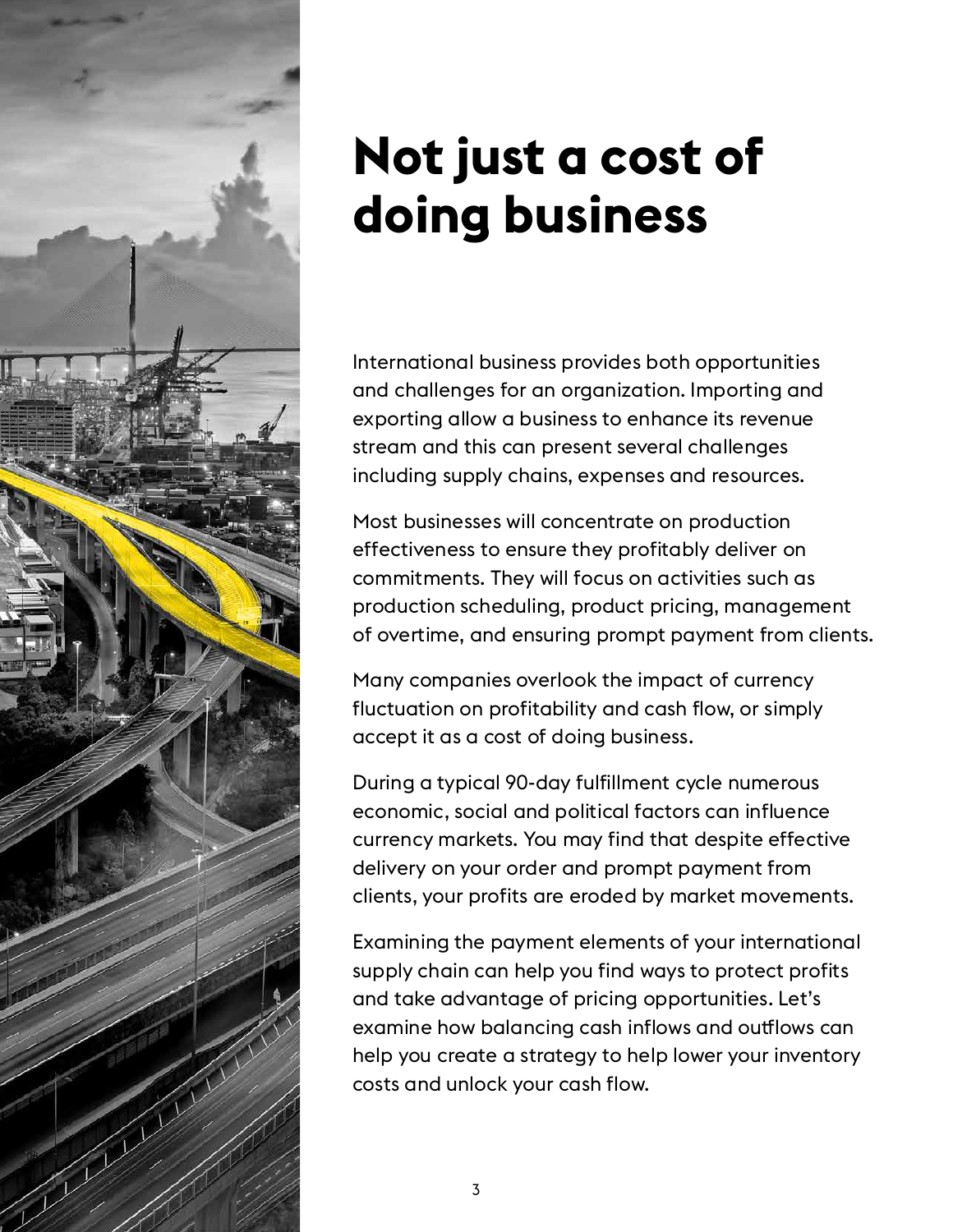## <span id="page-3-0"></span>**Are there foreign exchange variables in your business cycle?**

Based on some potential market events, the chart scenario below outlines the fluctuation in the US dollar against the Euro over a typical 90-day fulfilment cycle. The key question to ask yourself is whether there are FX variables in your business cycle?



Understanding how these variables impact your business can go a long way towards helping you plan ahead and improve your cash flow.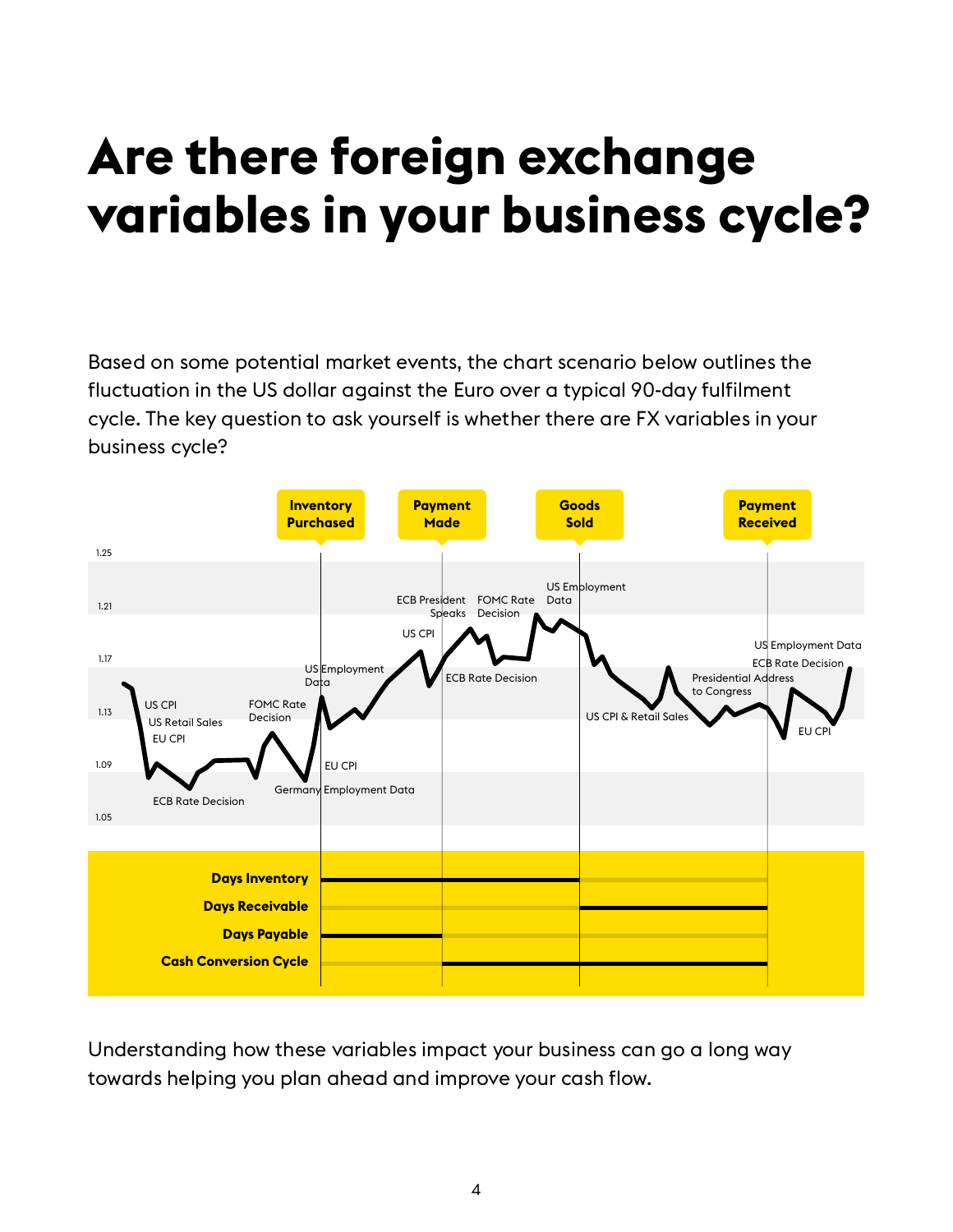## <span id="page-4-0"></span>**3 factors to unlock your cash flow**

Imagine if you knew what all your future payables were, and you had confidence that your receivables would come in on time. How much freedom would that knowledge afford your business?

There are many elements that can help you maximize your working capital efficiency however, three key areas include:



Understanding the **timing of payables and receivables** to help maximize all available discounts or opportunities.



**Minimizing the amount of cash tied up in idle inventory.**



**Maximizing payables and receivables** to help you manage your profitability.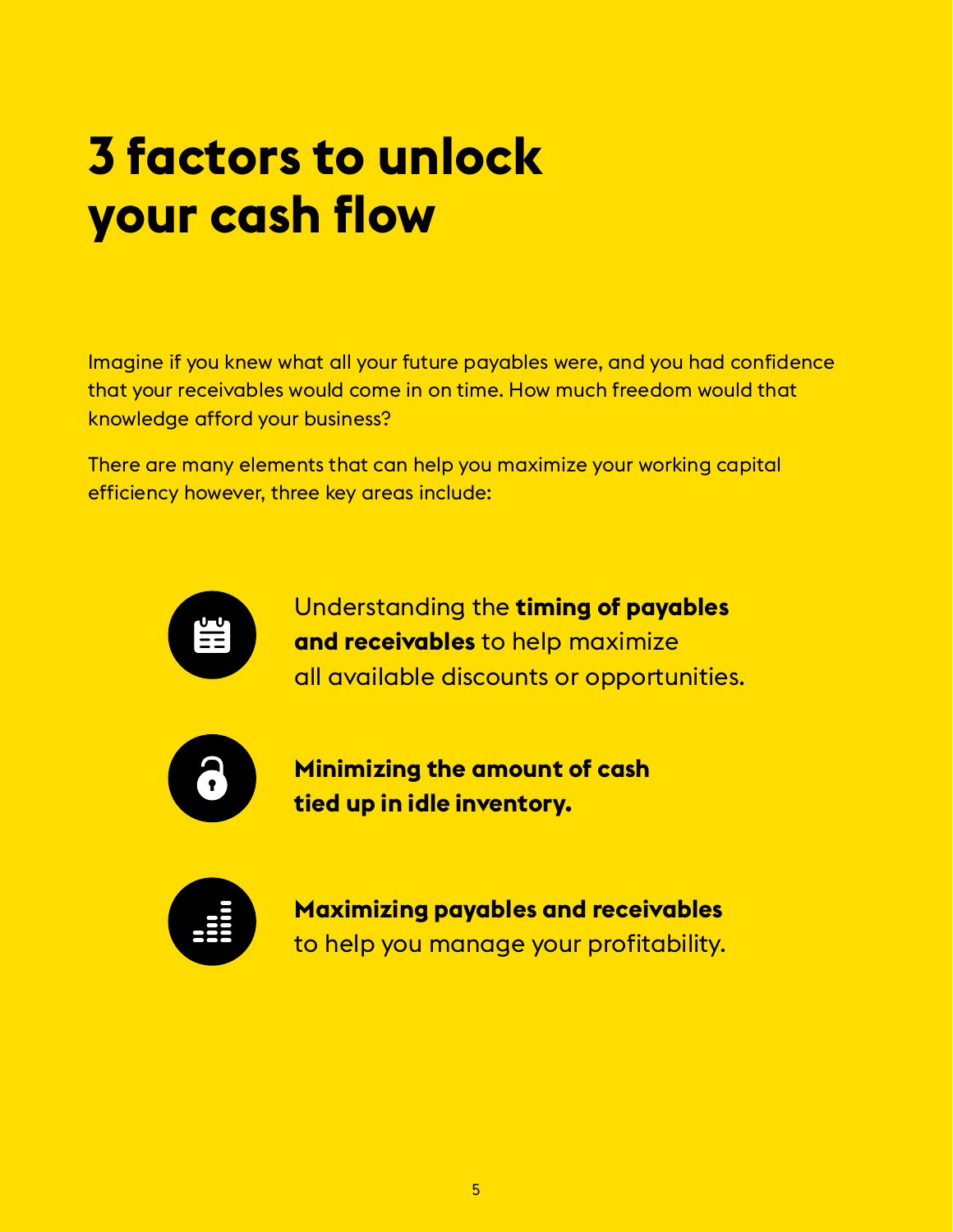

### **Timing of payables and receivables**

Many businesses extend their 'days payable outstanding' (DPO) to help maximize their free cash position. This strategy also often reflects that there are times when paying sooner is beneficial. For example, you may be offered a discount for early payment, or, there may be an opportunity to leverage a favorable foreign exchange rate.

Cash flow forecasting is still more art than science. A sound business decision to 'pay today' may no longer make sense if an anticipated receivable fails to materialize when expected and you're forced to cover overhead.

One of the keys to a successful payables strategy is visibility of all your outstanding cashflows, so you can respond to opportunities when presented. A current view of cash on hand, and all payables and receivables due, helps you understand potential costs and which opportunities you might be able to take advantage of.

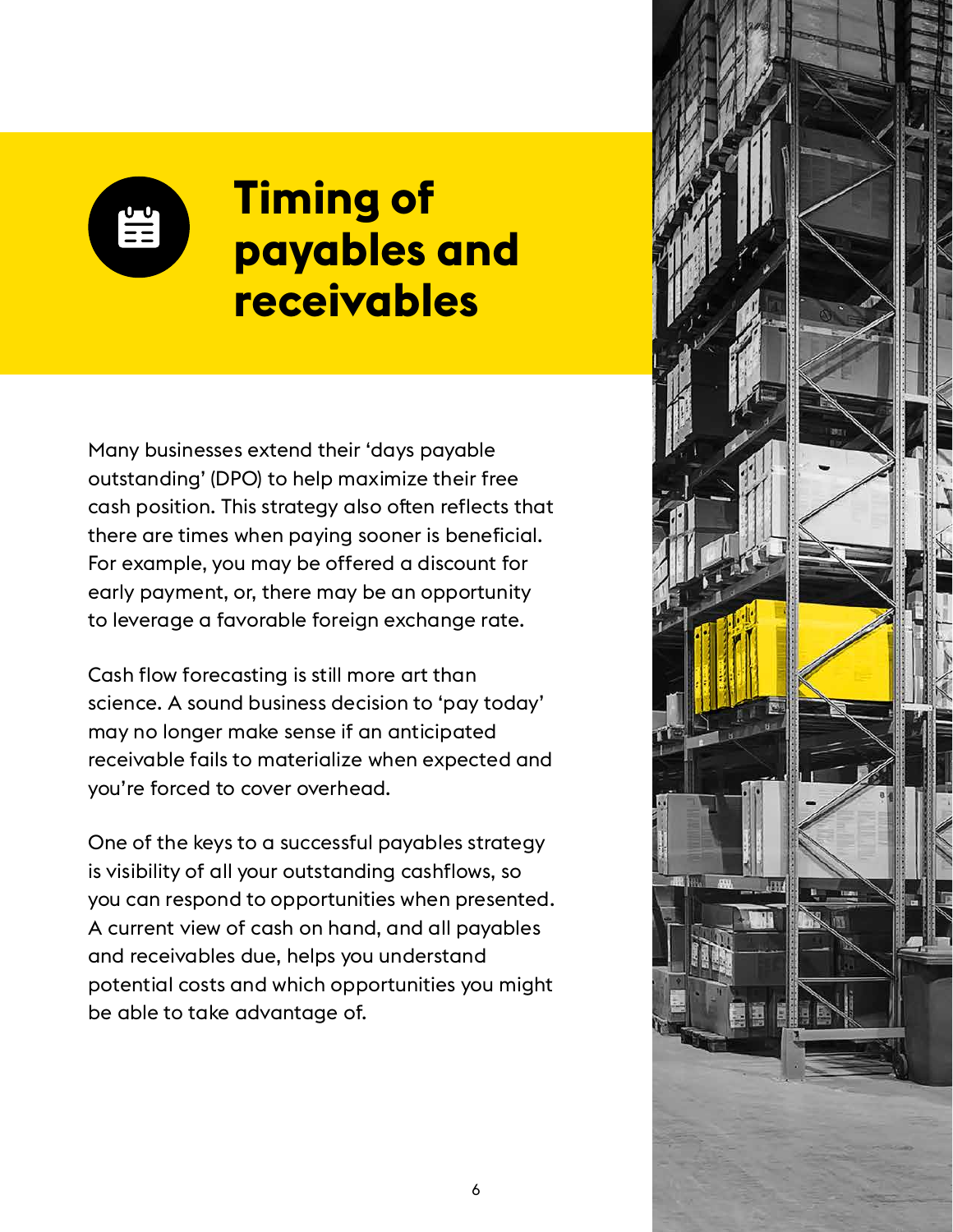A shift in foreign exchange rates is one opportunity that you may be able to take advantage of, by enabling you to acquire inventory at a discounted price. If a situation such as this arises you may want to consider the following:

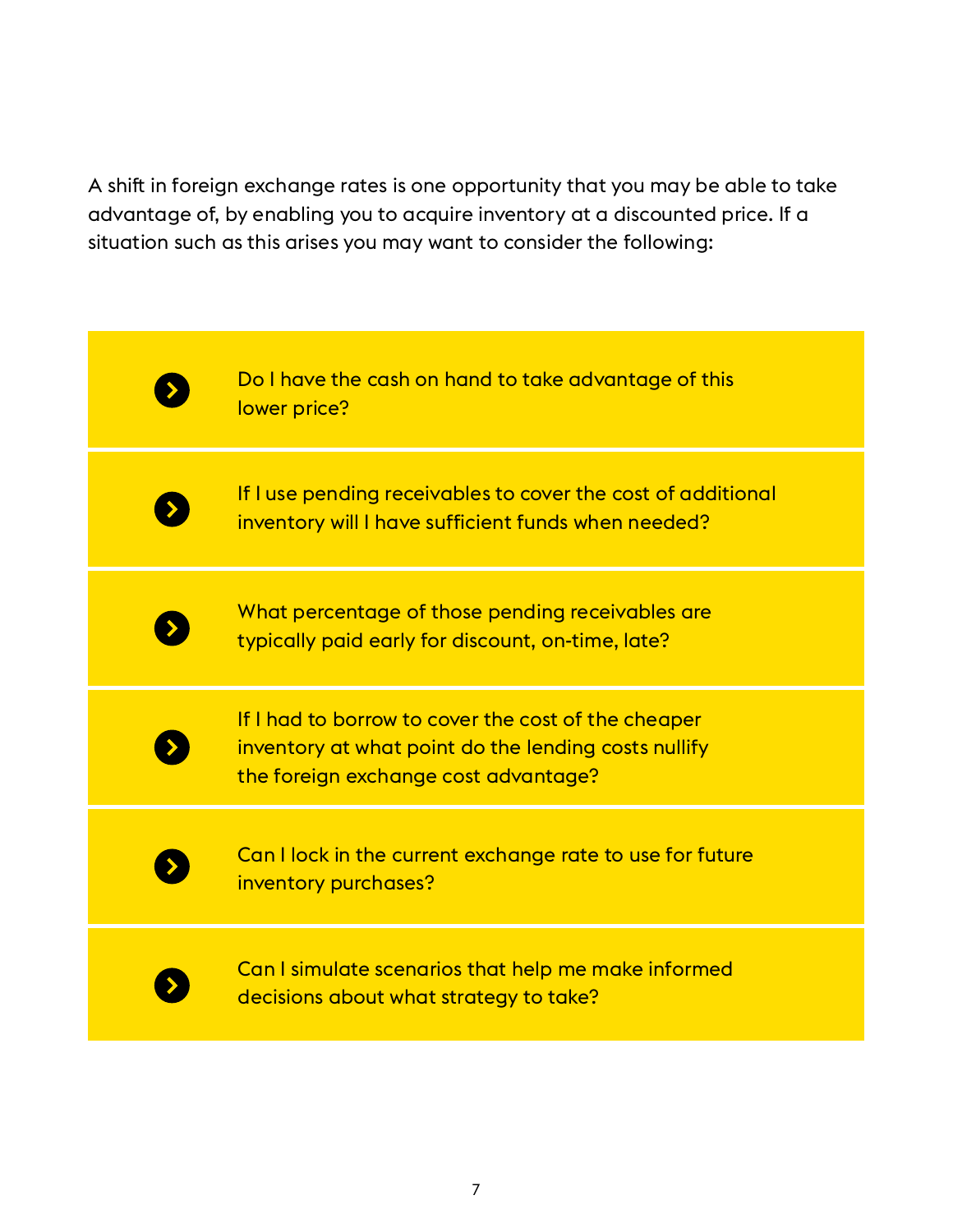



### **Reduce the amount of cash tied up in inventory**

Inventory optimization is typically viewed as a function of right-sizing inventory level and supplychain responsiveness. This includes balancing inventory on-hand with near-term demand to keep as little cash tied up in idle inventory as possible.

Instead of describing right-sizing in terms of inventory units alone, it is critical to consider the cost of acquiring the inventory and the corresponding payment terms. If you can acquire the same amount of inventory for less money, and hold the funds for longer, then you may be able to reduce the cash trapped in inventory and improve your free cash position.

The variables are similar when using either domestic or international suppliers; quality of the product, cost of the product and time to deliver.

When engaging with international suppliers, the cost variable may be impacted by currency fluctuation, and the time-to-deliver variable may impact cash-flow at a specific point in time.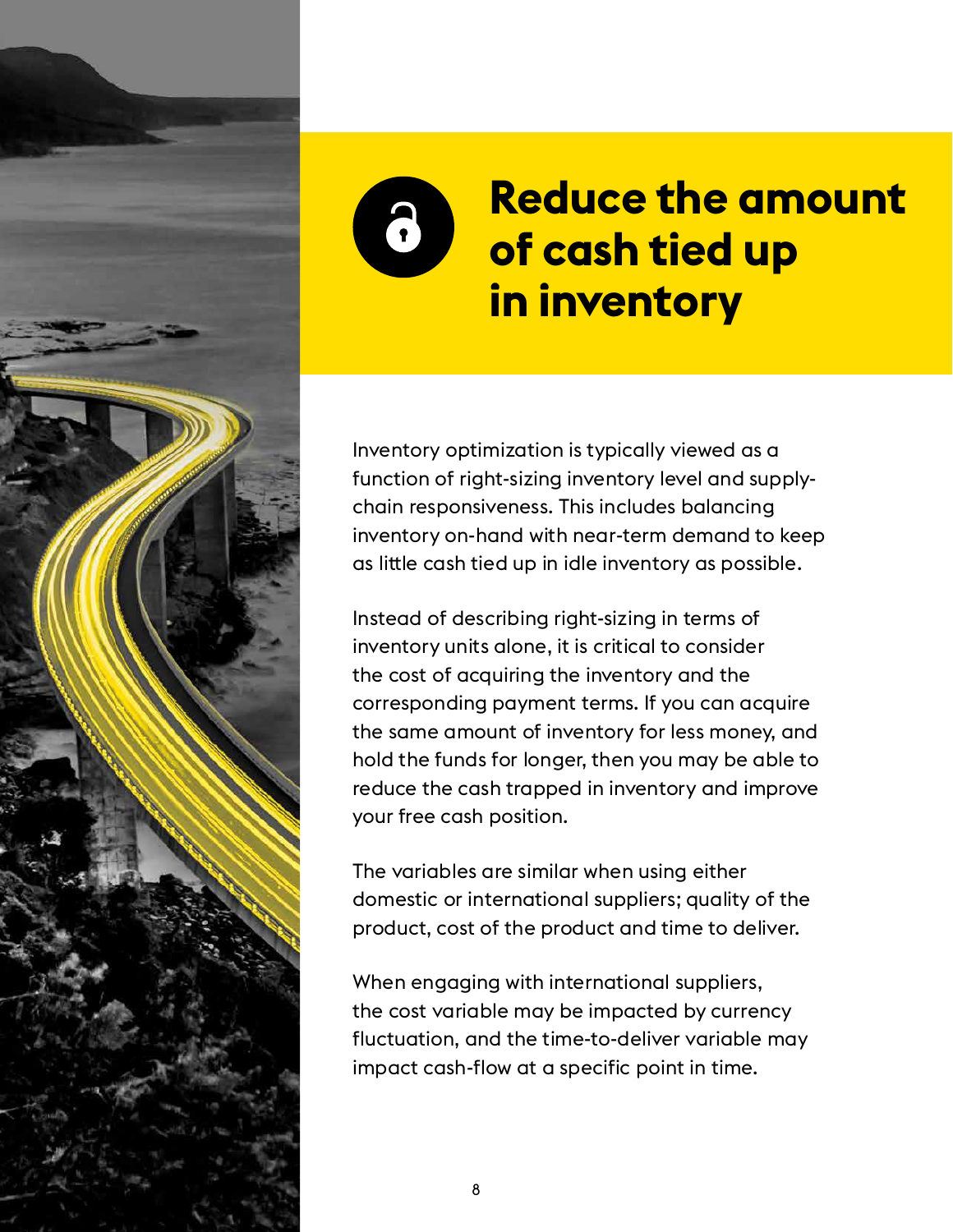To illustrate this point, let's assume you are forecasting sales and will need 100,000 units of inventory 90 days from now. You have two suppliers, with different unit costs and payment terms to choose from:



This is for illustrative purposes only. Your results may vary.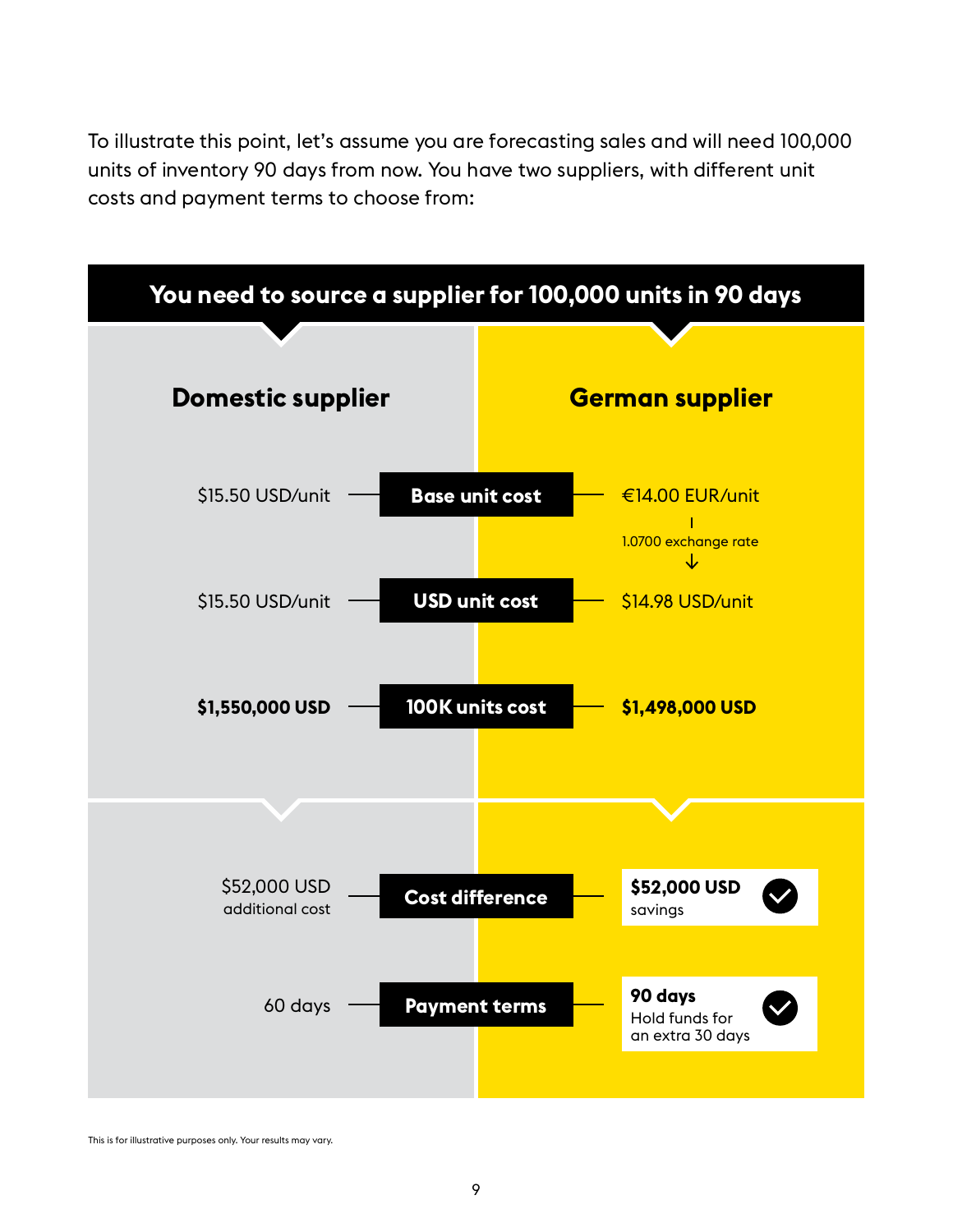In this example, the German supplier is the lower cost option and the payment terms would enable you to hold your cash for a longer period.

To help protect the cost savings offered by the German supplier, you may want to consider hedging the invoice amount so that you know the true cost of your inventory prior to payment.



This is for illustrative purposes only. Your results may vary.

It is possible that market movements could favor you and further lower your inventory cost. Alternatively, negative market movements may erode your profitability.

You will need to consider your risk tolerance level when determining the size of your exposure. There are multiple strategies that you can deploy from a simple bid order to a comprehensive strategy.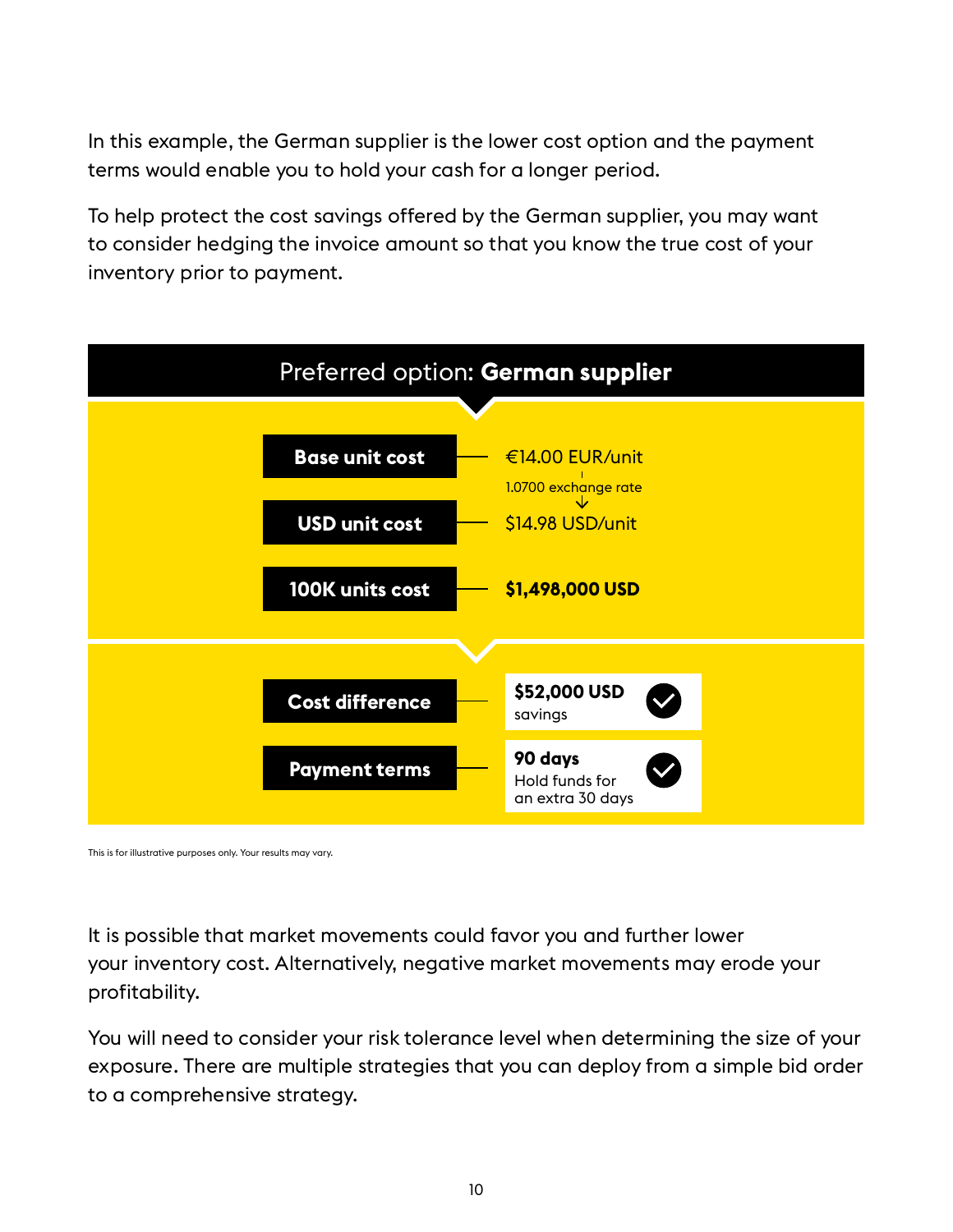### **Lowering inventory costs with foreign suppliers**

| Depending what currency you're<br>invoiced in, consider the following:     | How do you minimize the capital<br>tied up in inventory?                                                |
|----------------------------------------------------------------------------|---------------------------------------------------------------------------------------------------------|
| What is your budget rate for<br>that currency?                             | Source from the lowest cost<br>supplier.                                                                |
| Is there an advantage to<br>$\bullet$<br>paying in the local currency?     | Commit to advance purchases<br>from the supplier.                                                       |
| Are you able to buy<br>that currency?                                      | Maximize discounts that make<br>sense – pay in local currency,<br>pay early.                            |
| Are you able to hedge<br>that currency?                                    | • Commit to buying when less                                                                            |
| What delivery methods<br>are available?                                    | of your currency is needed to<br>buy product or when favorable<br>opportunities arise.                  |
| Will you have issues with<br>speed, security and cost<br>to deliver funds? | <b>S</b> Take advantage of favorable<br>currency rates to lock in payment<br>of future inventory needs. |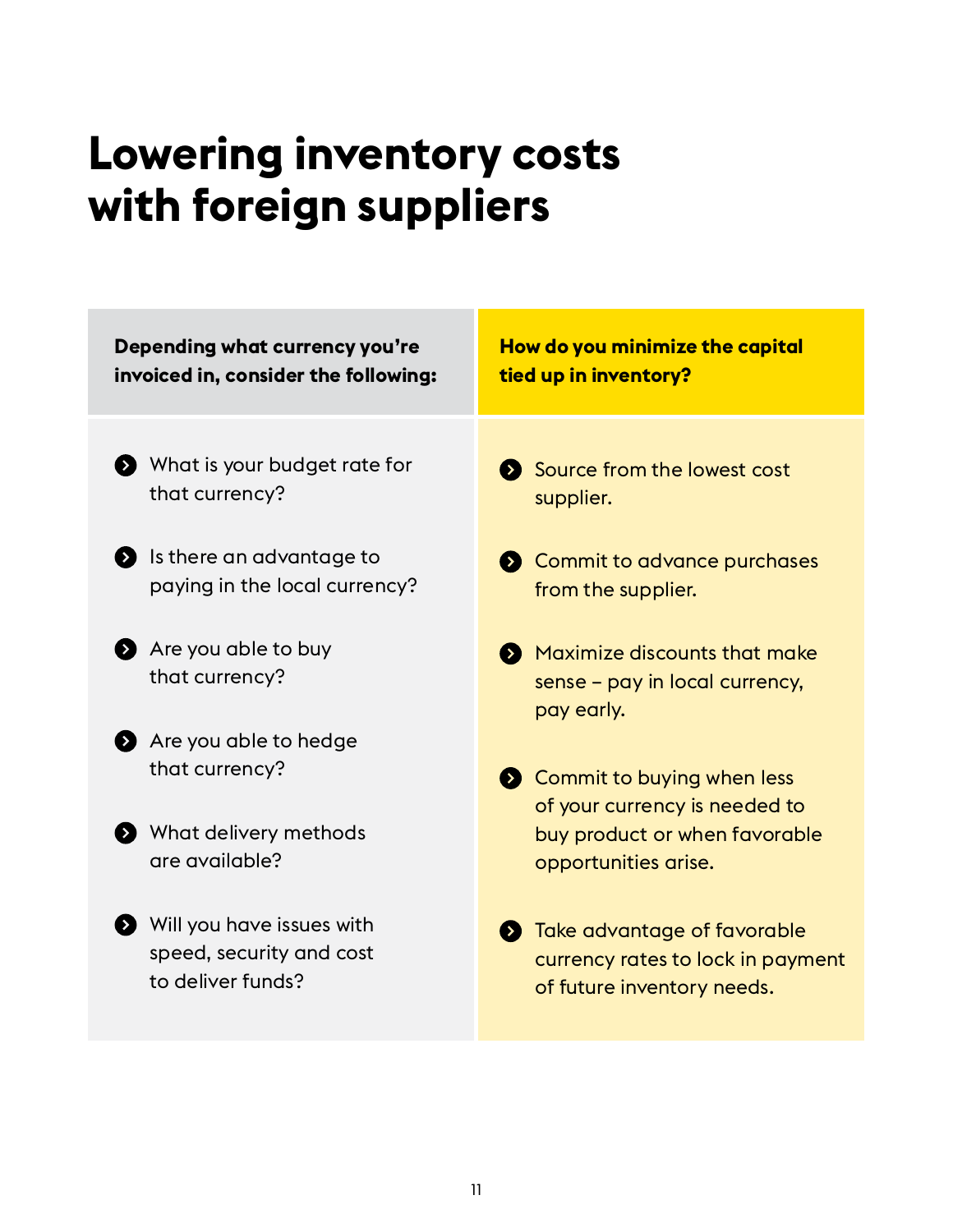

### **Managing payables and receivables**

Companies that sell their products in international markets can also optimize their working capital. Once agreements are signed with clients you will know what revenue to expect from fulfilling the contract. If you haven't paid for the inputs to your finished product prior to making a sale, your profits may be exposed to currency risk.

Time delays between when you need to pay your supplier versus when you receive funds for the product sold, are intensified by currency fluctuations and can erode your margins.

As part of your pricing strategy you may want to consider employing a suitable hedging policy to help protect profits against unfavorable market movements.

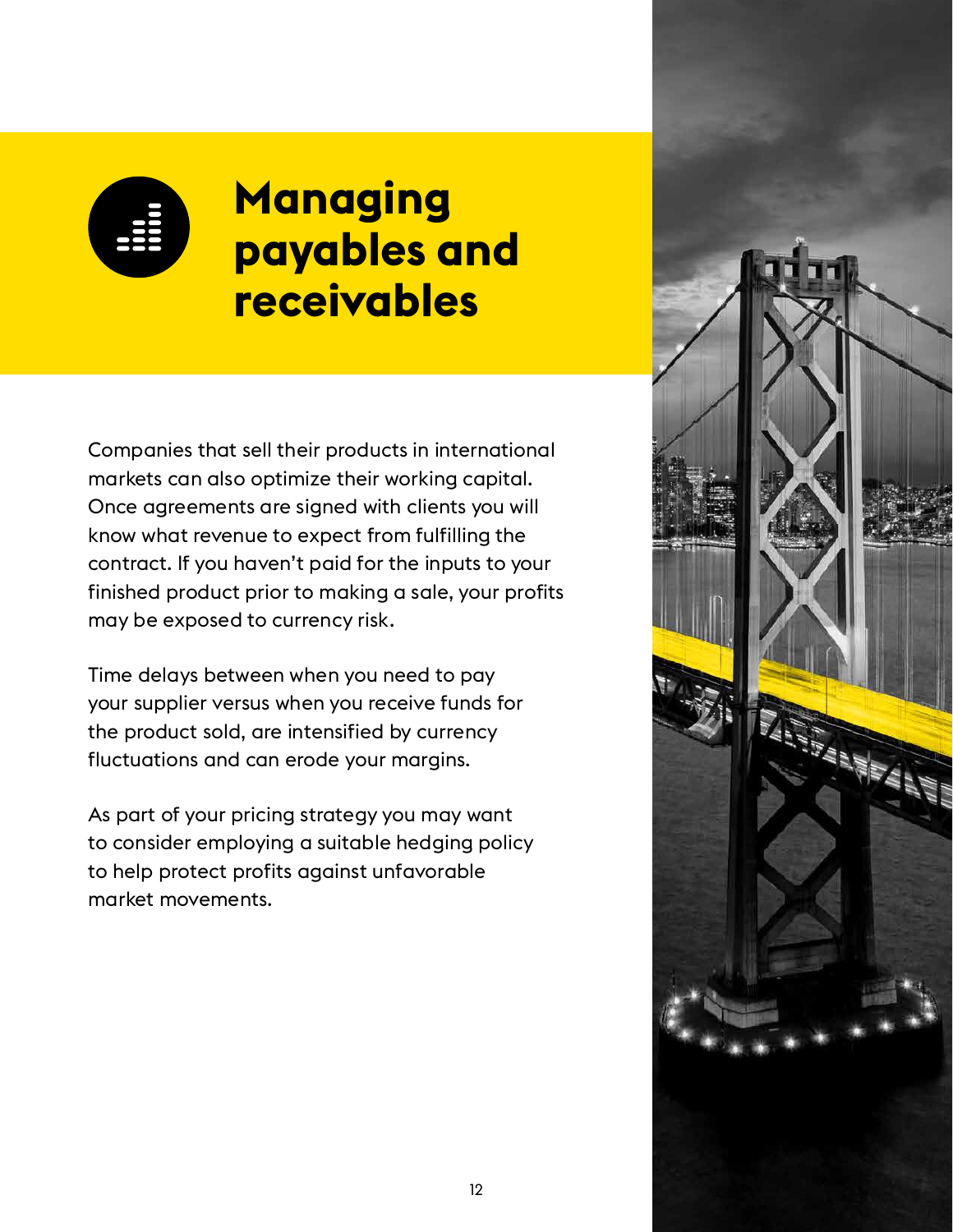## **Developing a hedge policy**

To manage your payables and receivables, consider the following:



### **Should I sell my currency on the spot market?**

Converting currency and initiating transactions at the time your invoices are due may provide the opportunity to participate in favorable market shifts. It also may expose your organization to negative currency fluctuations which can adversely impact your profitability, and make it difficult to understand the true cost of an invoice until it is settled.

#### 3 **Do I lock in expected revenue now?**

Even though your foreign receivables are expected at some point in the future, you can lock in the rate today and can help you gain full certainty on your revenue. In addition, knowing your true costs in advance helps you understand your ability to take advantage of early payment incentives or purchase more inventory if currency movements make it advantageous to do so. It's important to note that locking in the rate today, may prevent you from participating in favorable market movements at a later date.

#### 2 **Should I consider a partial hedge?**

A common approach is to hedge a portion of the receivable and transact the remaining portion when the funds arrive. This may provide some protection but still gives the opportunity for participation in favorable market moves. It's important to consider that you may be obligated to exchange a portion of the underlying funds.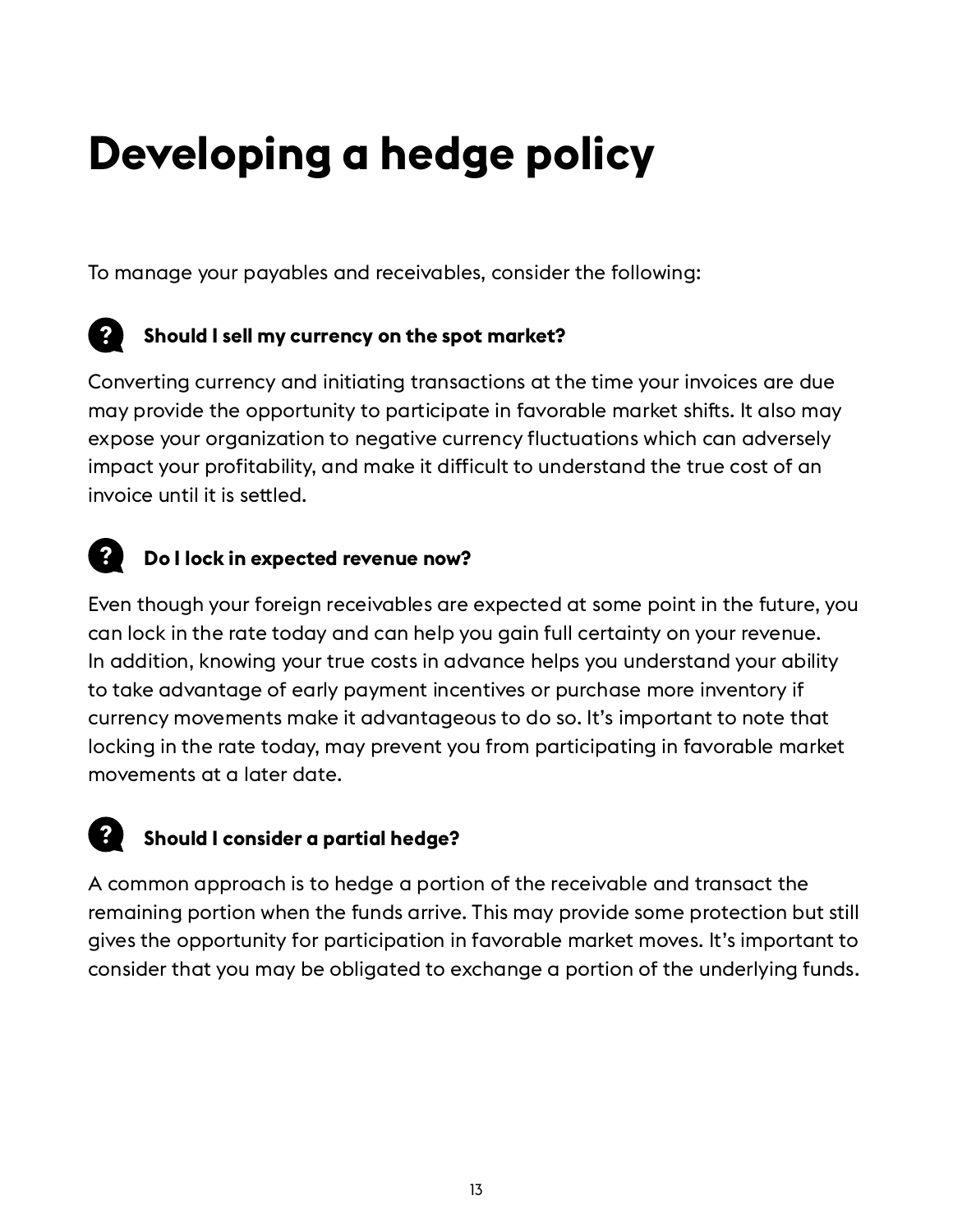### **Manage your revenue**

Your final sale price reflects cost of goods sold, while profit margin depends on costs of variable inputs.

To help manage your revenue, consider these important questions as part of your strategy:



**Have you paid for the inputs yet?**



**Have you hedged your unpaid foreign currency inputs? Or are your accounts payable exposed to market fluctuations?**



**If you have hedged the receivable, do you have sufficient flexibility if your client elects to pay early or late?**

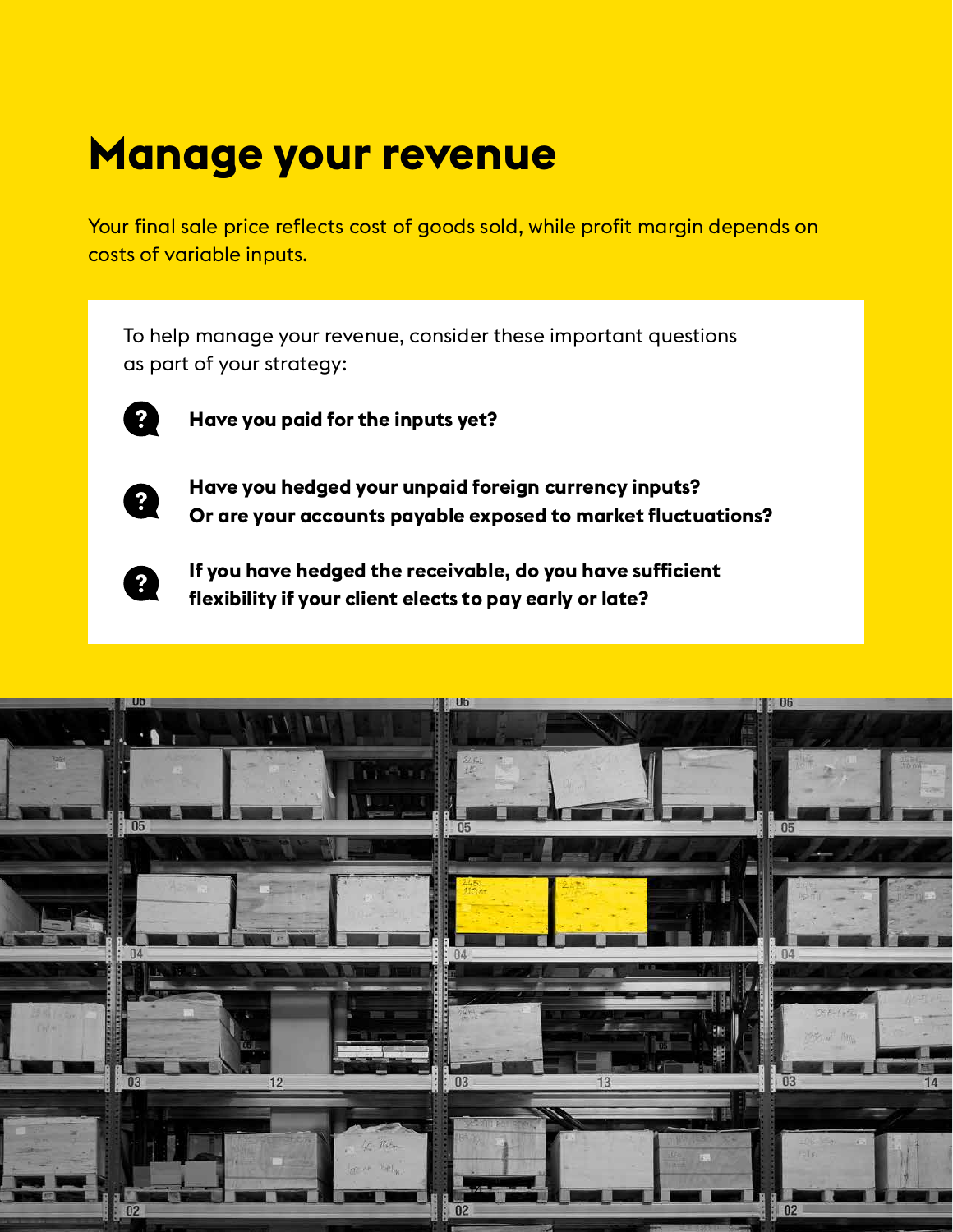**Gain the security of knowing wherever the market moves, you can take strategic steps to protect profits.**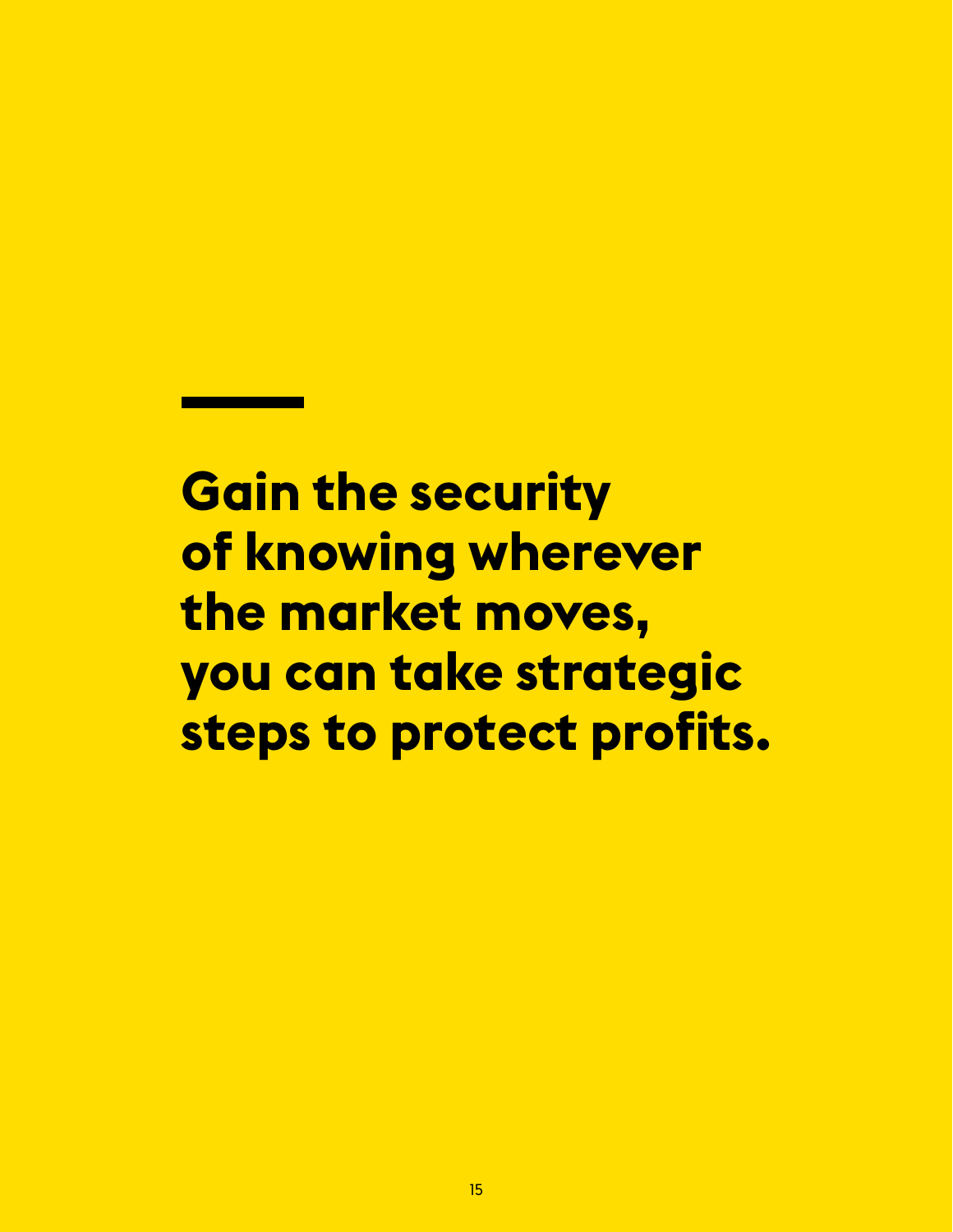# <span id="page-15-0"></span>**What if currencies move in my favor?**

It's not uncommon for companies to accept currency fluctuation as a cost of doing international business. But this does not have to be the case. Currency risk management can help to minimize the effects of market volatility on cash flow.

A reality of responsible risk management is that ensuring certainly around your cost today can occasionally limit your ability to take advantage of favorable markets at a later date. Means the security of knowing that no matter where the market goes, your projected profits are protected from currency fluctuation, you're not gambling with your bottom line, and your cash flows are more predictable.

Working with a foreign exchange specialist allows you to assess your business objectives and identify the right combination of hedging tools to help meet your goals. This includes tools that can offer protection from negative market shifts while potentially allowing you to participate in favorable currency movements.

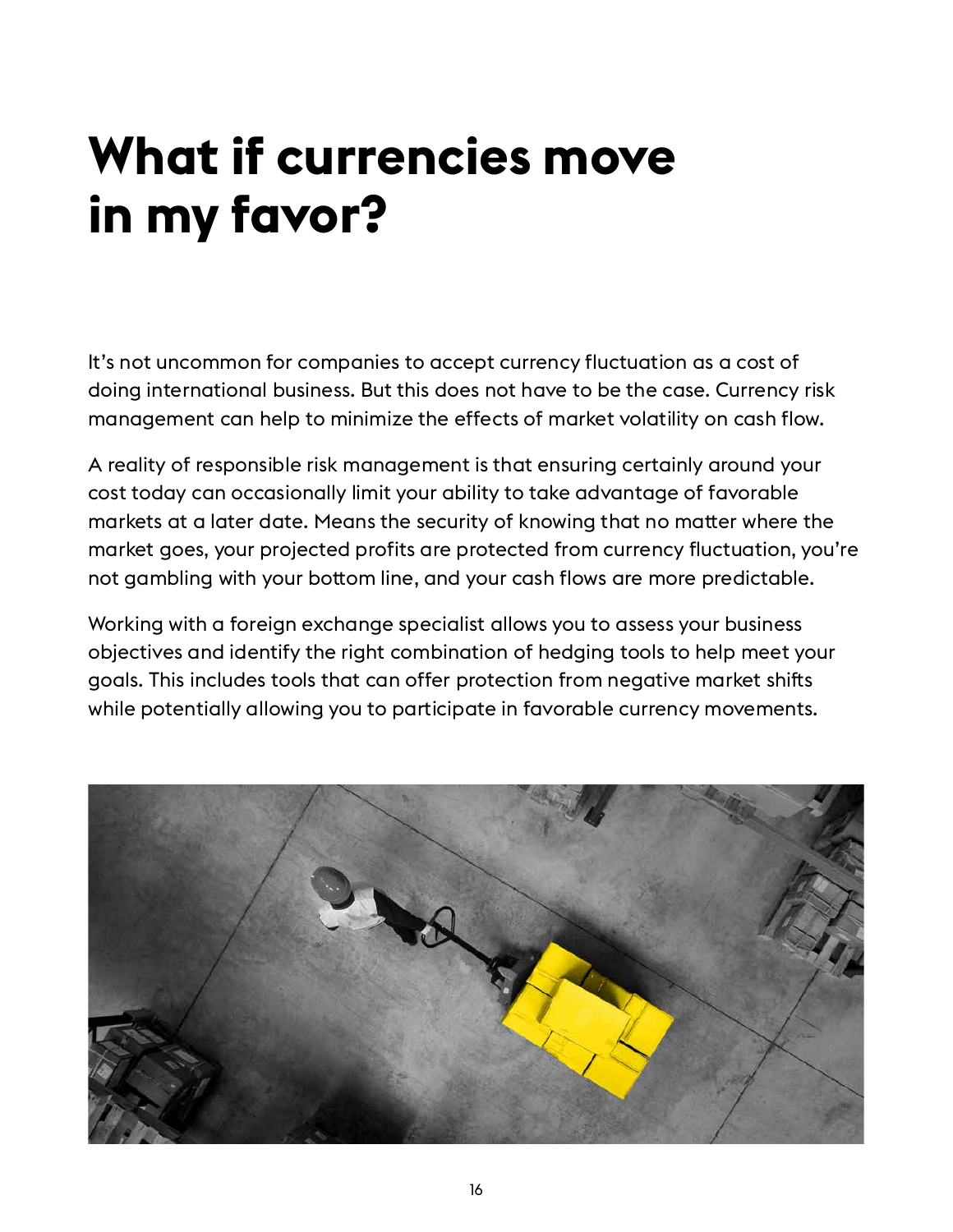## **Hedging tools and how they work**

| <b>Internal</b><br><b>Hedging</b>   | One approach is to net incoming against outgoing cash<br>flows to help reduce the amount of currency exposed<br>to fluctuation. However, this isn't always practical due<br>to timing issues which can replace currency risk for<br>alternative forms of uncertainty.                                                                                                                                                                                                    |
|-------------------------------------|--------------------------------------------------------------------------------------------------------------------------------------------------------------------------------------------------------------------------------------------------------------------------------------------------------------------------------------------------------------------------------------------------------------------------------------------------------------------------|
| Vanilla<br><b>Options</b>           | Lock in an exchange rate to insure your business against<br>negative shifts in currency movements, while maintaining<br>the flexibility to benefit from any positive market shifts.<br>Vanilla Options require you to pay an upfront premium.                                                                                                                                                                                                                            |
| <b>Forward</b><br><b>Contract</b>   | A basic hedging tool that lets you lock in the current<br>exchange rate for a set period of time (up to 12 months).<br>This provides exchange rate certainty and insures your<br>profits against adverse fluctuations. Forwards can be<br>booked up to a year in advance, and can be combined<br>and structured to establish the level of price protection<br>your business needs. Regardless of where the spot<br>market is at maturity, you have to pay the set price. |
| <b>Structured</b><br><b>Options</b> | Book an exchange rate to protect your bottom<br>line while maintaining the ability to participate in<br>favorable market moves up to a certain point. No<br>upfront premium required. Depending on the type of<br>structured option, there may be some disadvantages to<br>consider. For example, participation in favorable market<br>movements may be limited to your participation rate.                                                                              |

Western Union Business Solutions is an issuer of these products and would be a counterparty to any transactions you undertake with us. Eligibilty requirements may apply.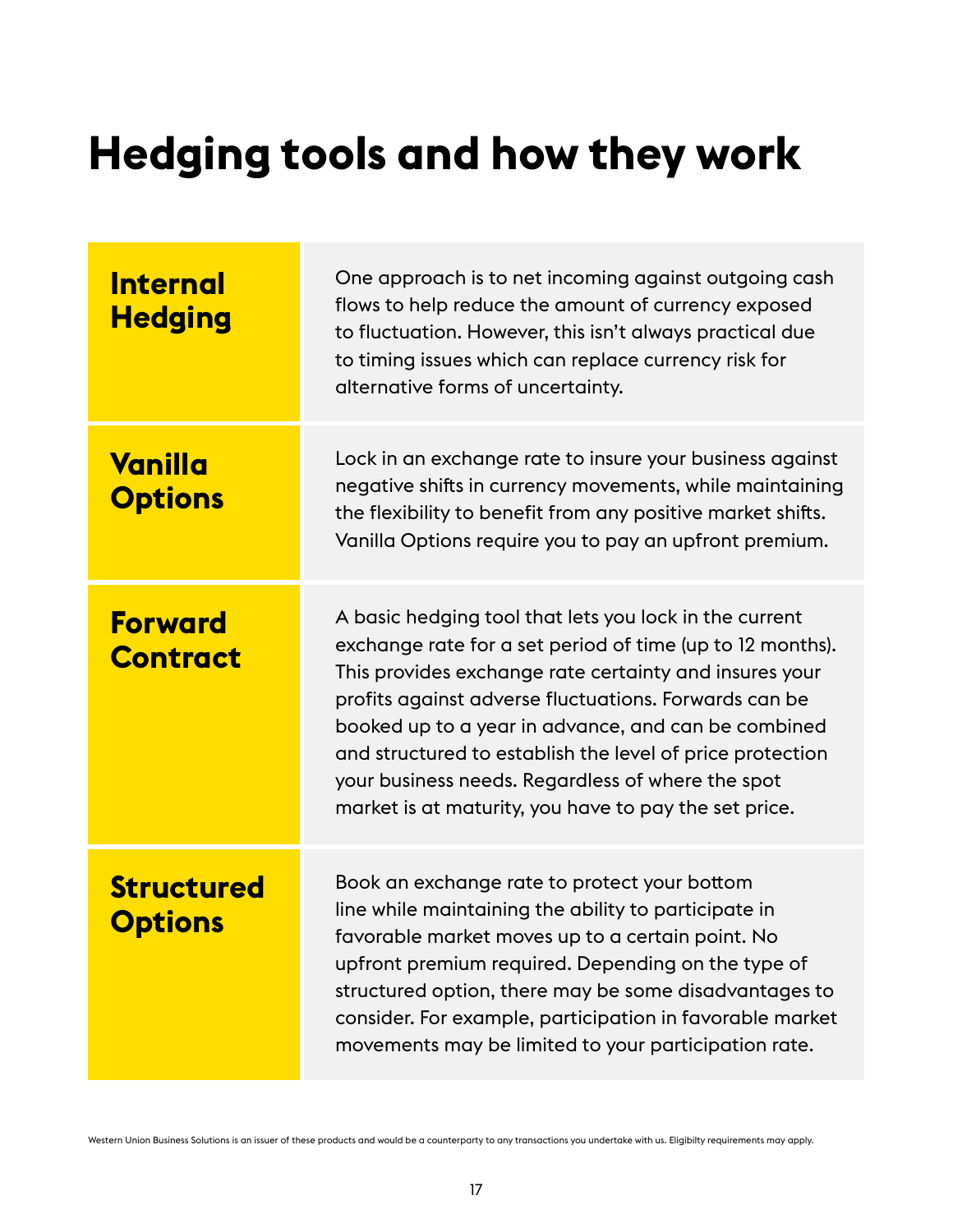# <span id="page-17-0"></span>**Make capital work for your supply chain**

Incorporating cash and risk management strategies into your efforts to help drive production effectiveness can offer significant opportunities to expand your bottom line. Whether your client pays on time is not the only factor to consider within the standard 90-day fulfillment cycle.

Even if you can ensure that goods are delivered on time, and you receive payment promptly, fluctuating currencies can still eat into your project revenue, including your profits. Considering foreign exchange and its role in the timing of payables and receivables, appropriately managing your inventory and receivables to account for currency fluctuation can help you position your business for growth.

Currency risk management should be considered an integral part of any international supply chain strategy, as it helps position your organization for end-toend success in the global marketplace.

**Currency risk management should be considered an integral part of any international supply chain strategy.**